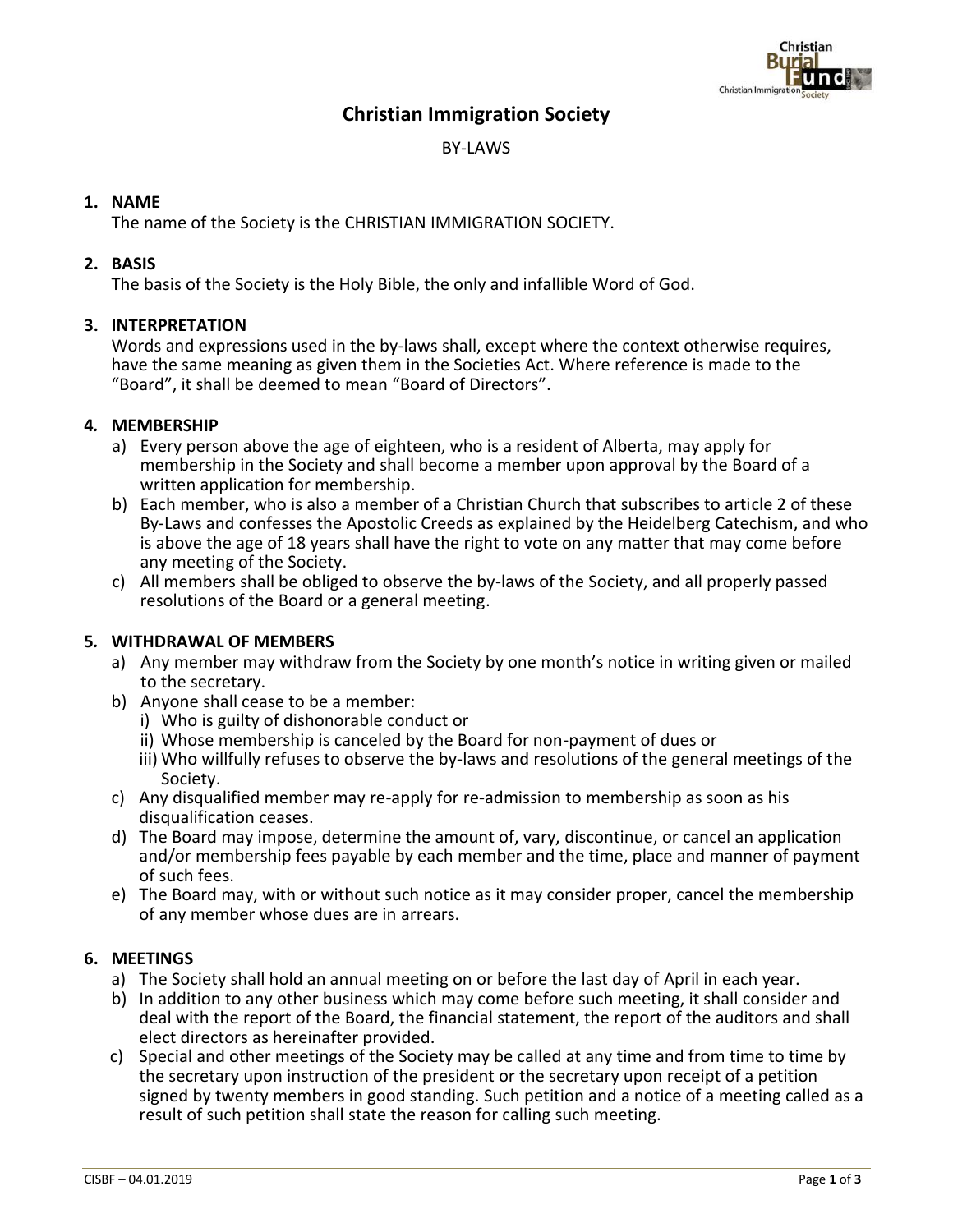# **Christian Immigration Society**

### BY-LAWS

- d) Ten days' notice of any annual or other general meeting shall be sent to each member at his address shown on the register of members. Such notice shall be sent by mail. Unintentional omission of the sending of notice shall not invalidate the proceedings of any general meeting.
- e) A quorum at any annual or general meeting shall consist of twenty members present who have the right to vote.
- f) Voting shall be in person or by proxy. Each member in good standing shall, subject however to the provisions of article 4C), have one vote, but the person acting as chairman of any annual or other general meeting, shall in the event of an equality of votes, (have a second) or casting vote in addition to his ordinary vote as a member.

# **7. BOARD OF DIRECTORS AND OFFICERS**

- a) At each annual meeting three directors shall be elected, each for a three-year term, to replace the three whose term expires. Only those members of the Society who are eligible to vote at Society meetings as per the criteria in Article 4(b) are eligible to be elected to the Board of Directors.
- b) Any vacancy in the Board occurring between annual meetings, may be filled by a resolution of the continuing members of the Board and the person named to fill the vacancy shall hold office for the remainder of the term.
- c) For the purpose of filling vacancies, as aforesaid, a quorum of a meeting of the Board shall consist of not less than two-thirds of the continuing directors otherwise a quorum of the Board shall consist of five members.
- d) A resolution signed by all the directors shall be as binding and effective as a resolution passed by a properly convened meeting of the Board.
- e) In the event of any equality of votes at any meeting of the Board, the president or the one presiding shall have a second or casting vote in addition to his ordinary vote as a director.
- f) Officers: Immediately following or within not more than fourteen days after each annual meeting, the Board shall meet and shall elect from among themselves a president, a vicepresident, a secretary, and a treasurer, each of whom shall hold office until his successor is elected.
- g) If any members of the Board shall resign his office, or without reasonable excuse absent himself from three or more board meetings or ceased to be a member of the Society, the Board shall declare his office vacated and may appoint a successor in his place as herein otherwise provided.
- h) President: The president shall be ex-officio, a member of any committee and shall preside at all meetings of the Society and of the Board
- i) Vice-President: The vice-president shall, in the absence of the president, preside at all meetings of the Society and of the Board; in the absence of the president and the vice-president, a chairman of the meeting shall be elected by the meeting.
- j) Secretary: The secretary shall keep accurate minutes of the meetings and shall ensure that the following matters are attended to: correspondence of the Society and of the Board is completed; a record of the names and addresses of all members of the Society is kept; notice of Board and Annual General meetings are sent as required.
- k) Treasurer: The Treasurer shall ensure the financial affairs and records of the Society are performed and maintained in proper order and shall present financial reports at Board and Annual General Meetings.
- l) The Board may employ and pay a business manager for the Society on such terms as the Board may from time-to-time resolve. The business manager shall not be a member of the Board. In addition to the business manager, the Board may from time to time, in the same manner employ such other staff as deemed necessary.